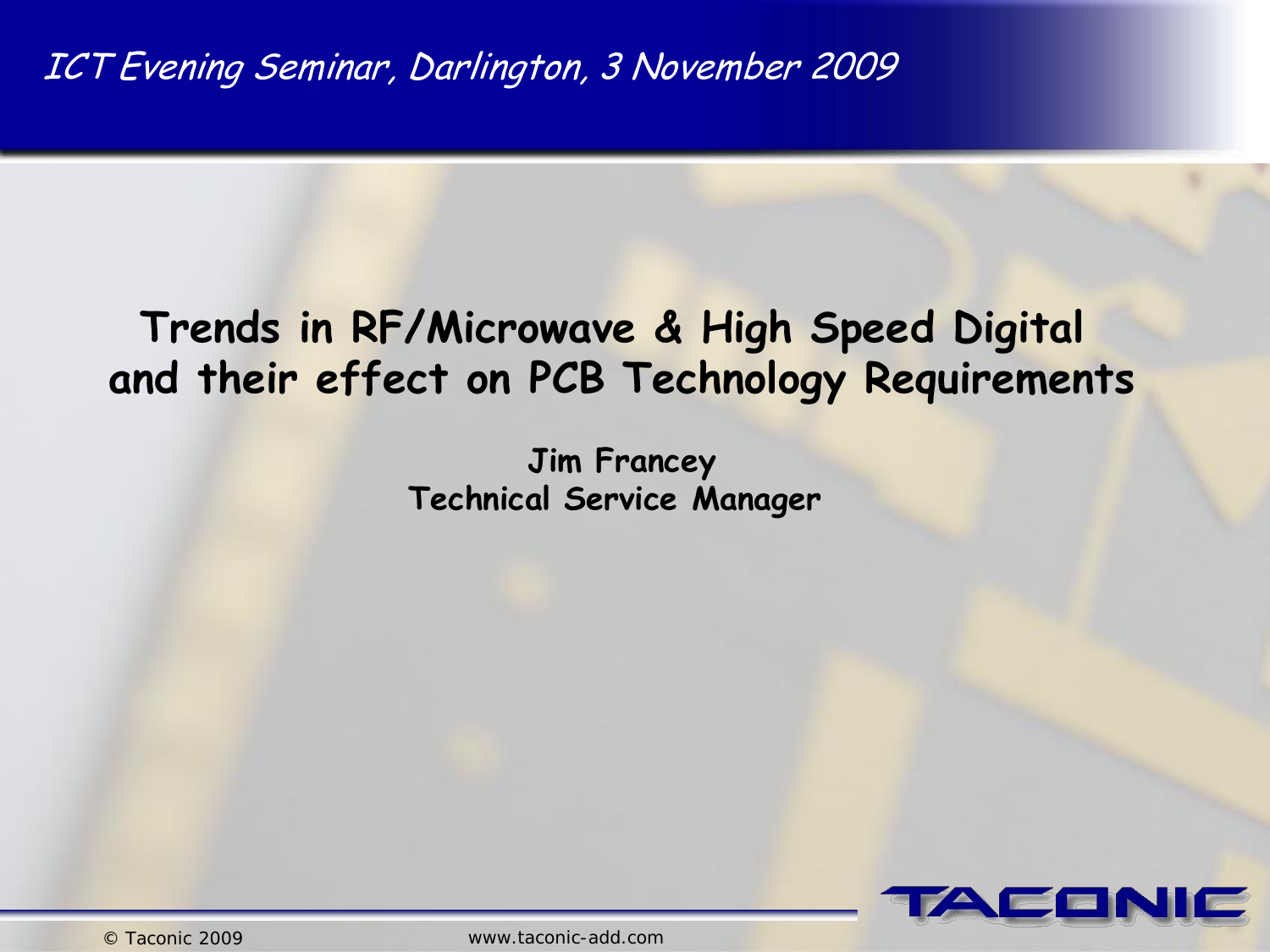

The "need for speed" is satisfied by the delivery of "high-speed broadband" transmission via telecommunication hardware. This presentation focuses on wireless & "Copper-based" systems and in particular the demands placed on PCB technology to meet very-high frequency/data-rate requirements.



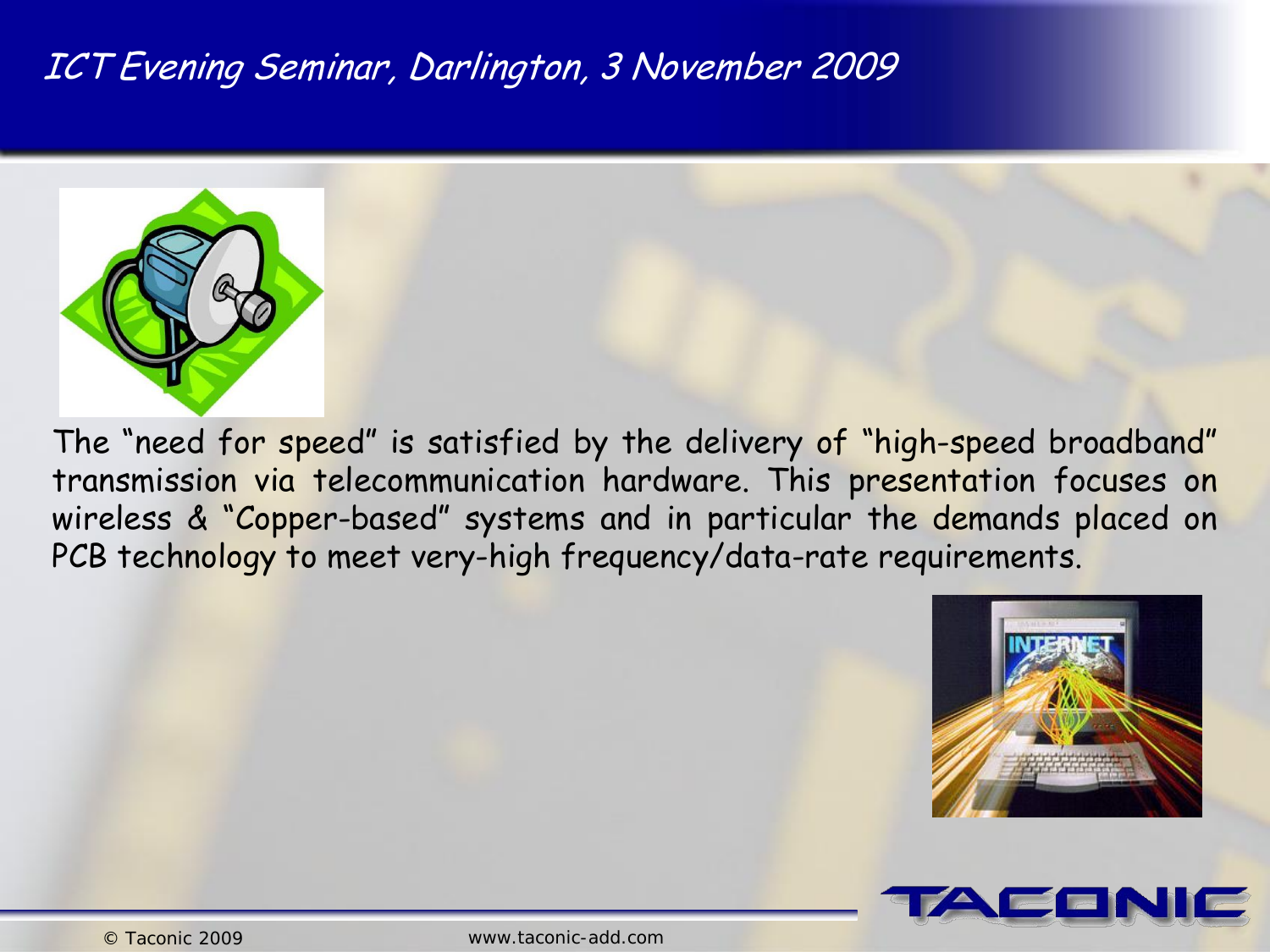On October 16, 2003 the Federal Communications Commission (FCC) announced that frequency bands from 71 to 76 GHz, 81 to 86 GHz and 92 to 95 GHz collectively referred as E-band become available to ultra-highspeed data communications. The EU followed suit in 2005. Now many parts of the world have followed US and European lead, and opened-up the e-band frequencies for high capacity point-to-point wireless, enabling gigabit-speed transmission in the millimetre-wave bands.



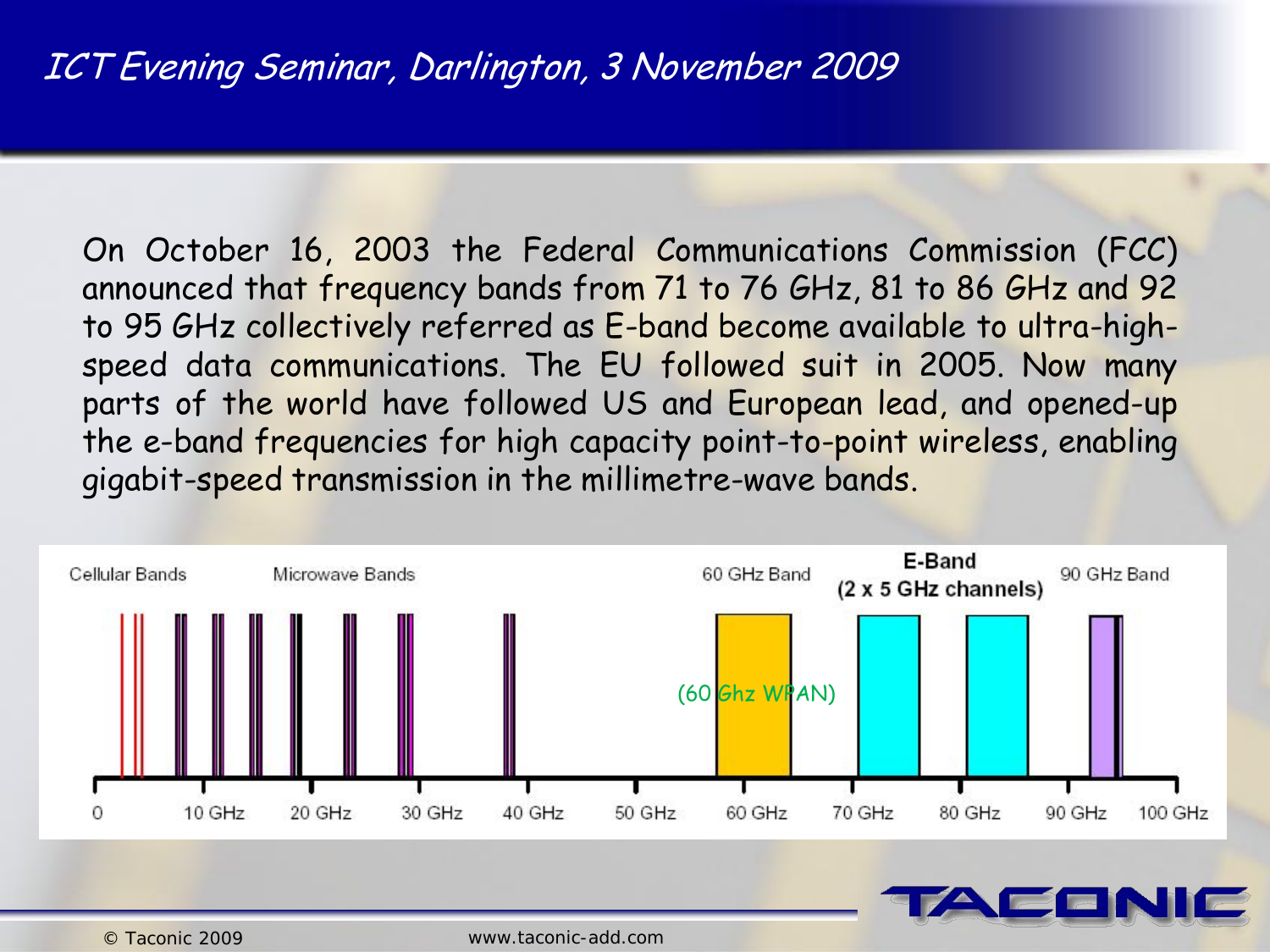What does this mean for PCB?

There is an attraction to use PCB for say mm-wave radios over ceramic solutions (LTCC for example);

- PCB assembly economies
	- Use of conventional SMT
	- Wire-bonding "soft" substrate is maturing
- PCB global supply base
- Tooling costs are a fraction to that using ceramic





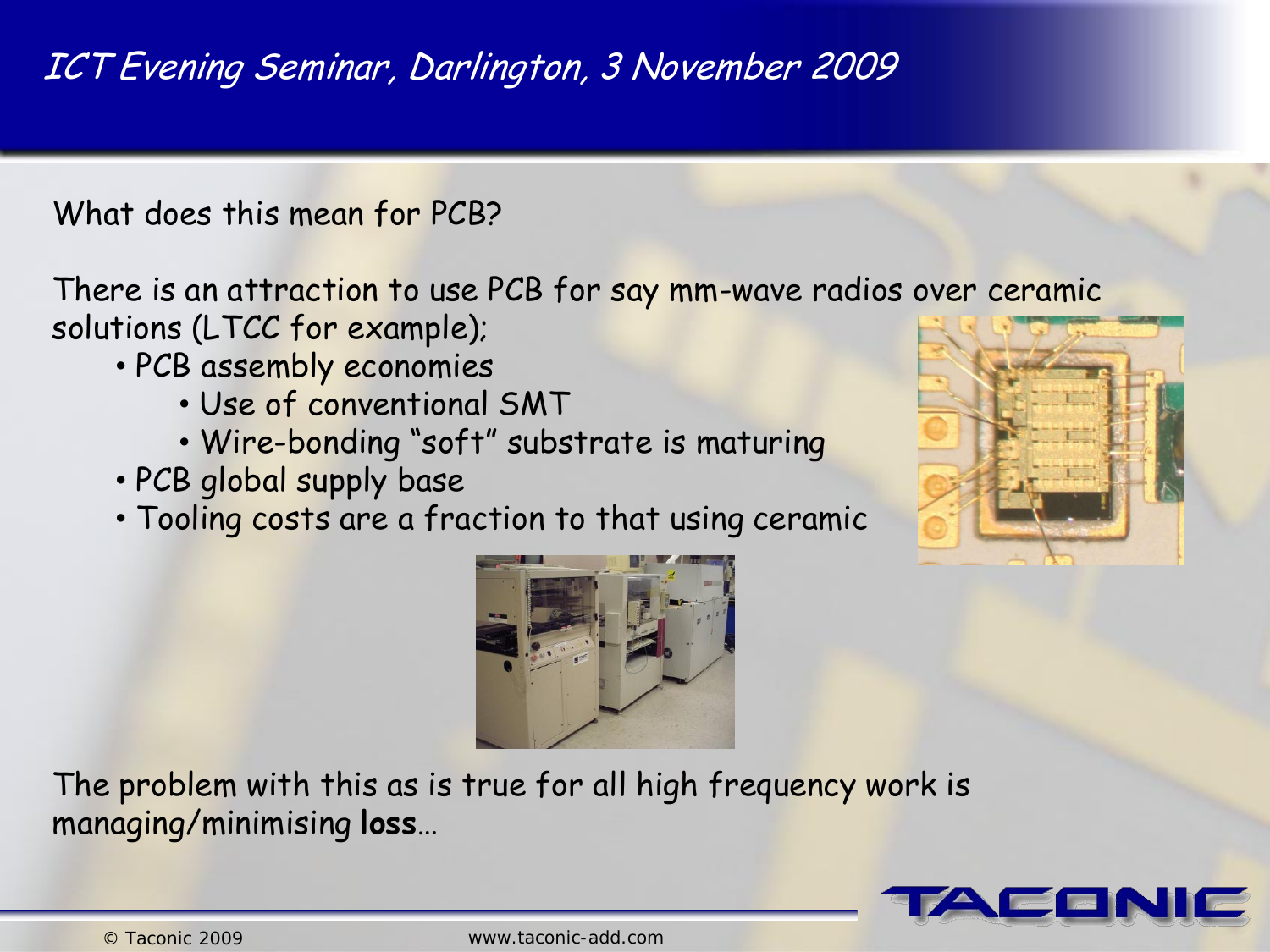### **Conductor losses**

Generally speaking losses are attributed to dielectric materials and conductors. At mm-wave frequencies the losses associated with conductors are particularly true:



Rolled (Annealed) Copper has "lowest" surface roughness and has consistently been shown to offer lowest conductor loss.

Effect on PCB Technology: Slightly lower peel strength, softer condition more prone to surface damage.

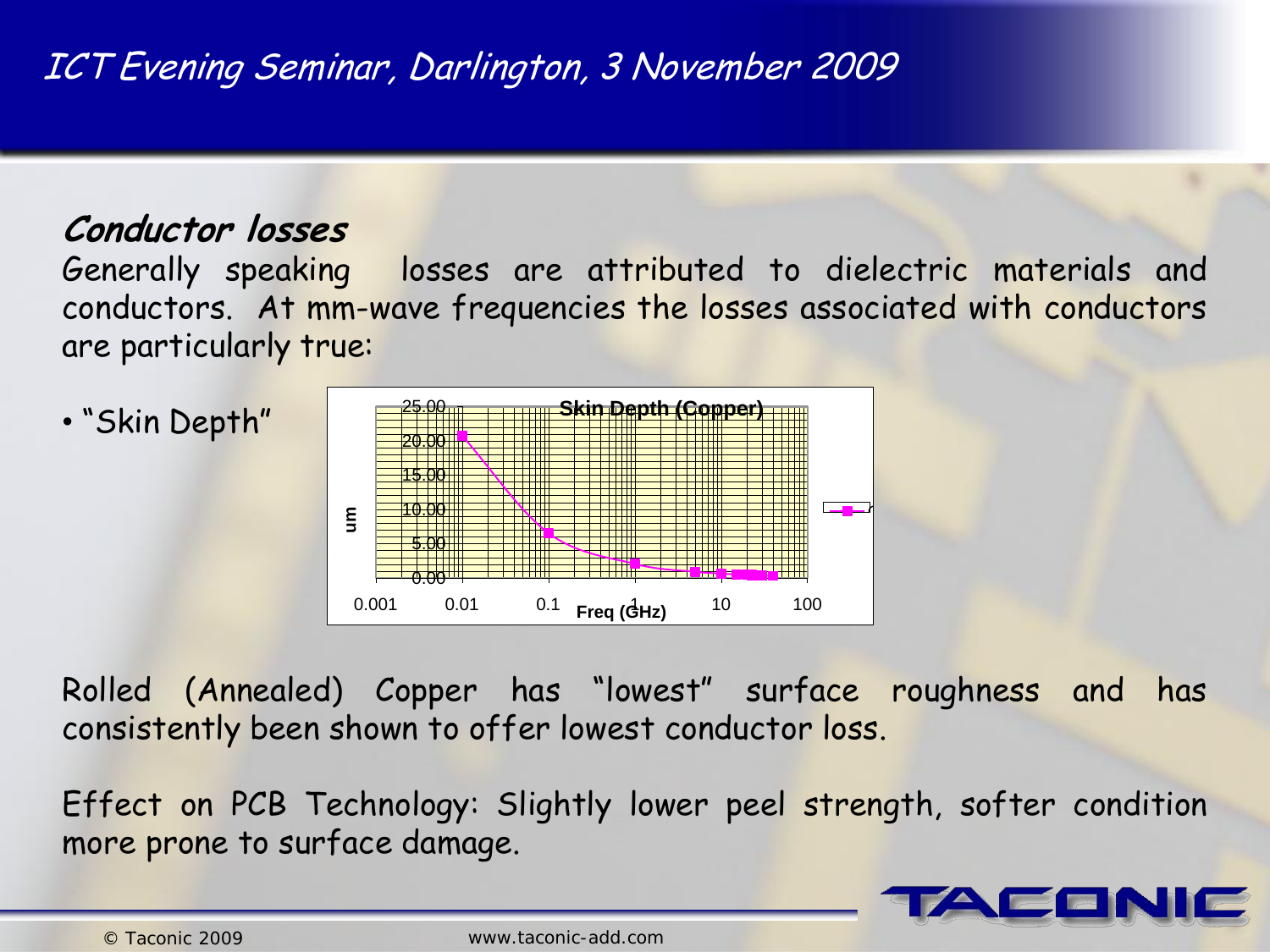Conductor losses continued…

• Finish; again consider skin depth at , with the propensity of transmitted signal to "travel" on the conductor periphery the choice of metal (and its conductivity) does affect conductor loss:

|                   | <b>Silver</b>         | <b>Copper</b>                               | Gold | <b>Aluminium Nickel</b> | <b>Alladium</b> |
|-------------------|-----------------------|---------------------------------------------|------|-------------------------|-----------------|
| $(S\cdot m^{-1})$ | $\sigma = 6.14E + 07$ | $5.88E+07$   4.10E+07   3.53E+07   1.47E+07 |      |                         | $1.00E + 07$    |

Consider Silver; is best conductor of any known metal.

• ASIG: Autocatalytic Silver Immersion Gold from DOW (Polymer Kompositor)

- 0.5µm silver, 0.05µm gold
- Universal finish including Gold/Aluminium wire bonding.

Effect on PCB Technology: Installation of Cyanide-based process & acceptance of Silver as a PCB finish (Silver migration)

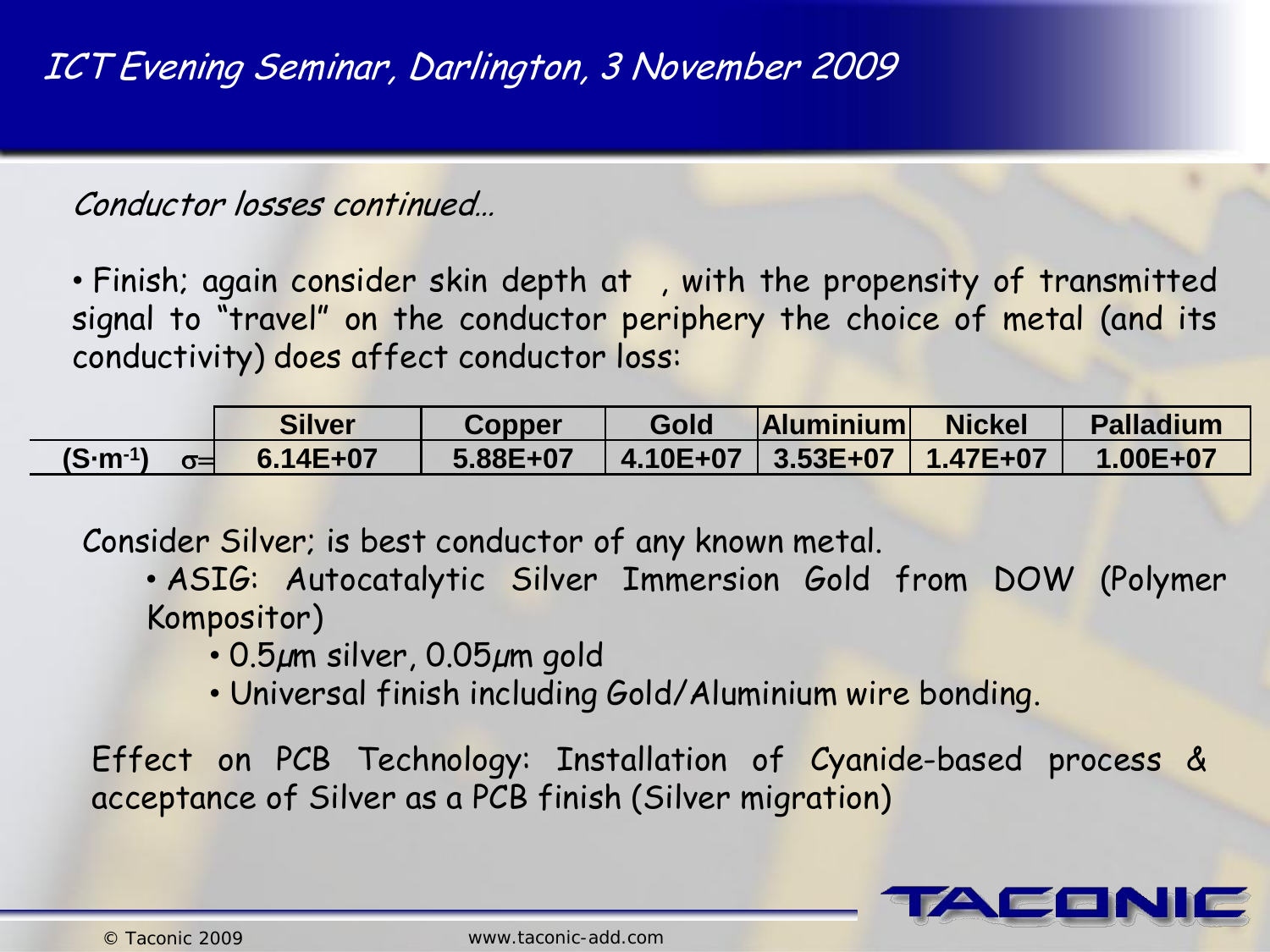Conductor losses continued…

- Inclusion of MMIC (Monolithic Microwave Integrated Circuits) The
- Length of wire (bond) is important, longer lengths lead to induction= loss.
- "Bare" MMICs usually mounted in "cavities"to keep wire length short as possible



Effect on PCB Technology: Depth milling and CO2/UV laser ablation capabilities. Feature-to-feature accuracy.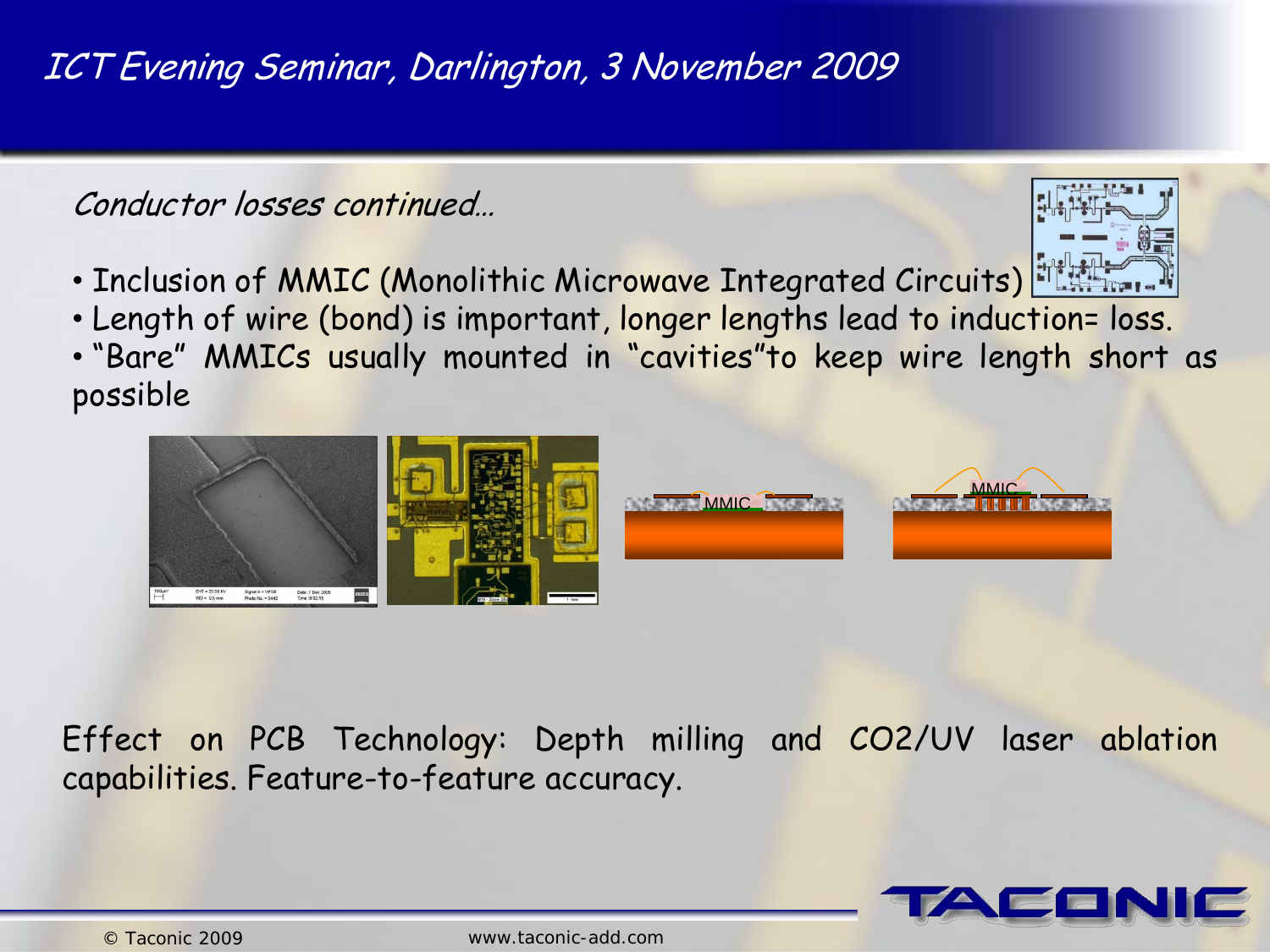Conductor losses continued…

Related "conductor" issue as it affect mm-wave PCBs:

• Band-pass filters:

• "Gerber portion" shows printed resonators [w](C:/Documents and Settings/jimf/My Documents/ICT/Spie_Newsroom_PMMW_imaging_aperture_synthesis.pdf)ith 80µm gaps for 23[G](C:/Documents and Settings/jimf/My Documents/ICT/Spie_Newsroom_PMMW_imaging_aperture_synthesis.pdf)Hz transceiver C:\Documen

Effect on PCB Technology: Best in class imaging/etching!



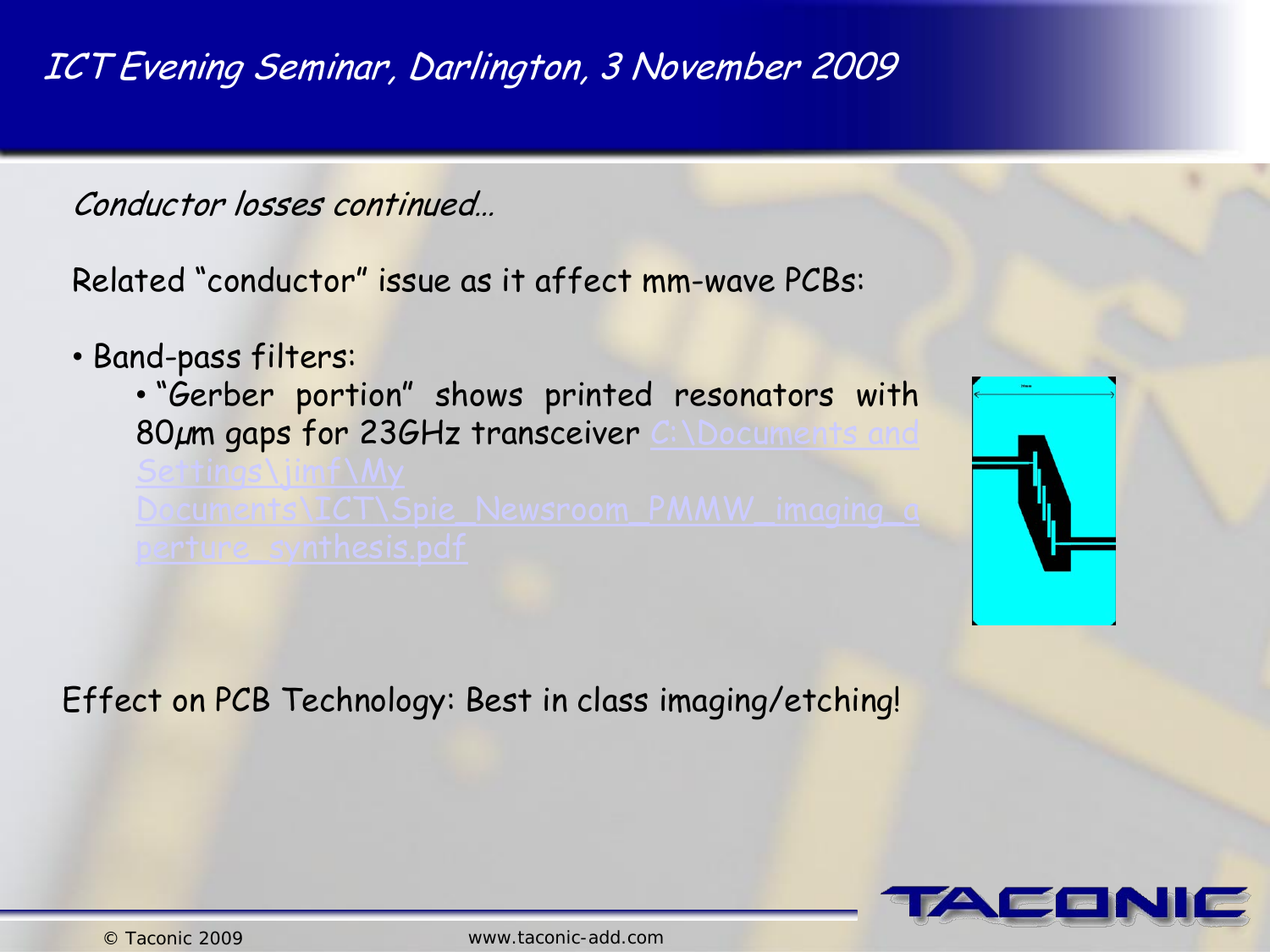Conductor losses continued…

# Related "conductor" issue as it affect mm-wave PCBs:

- Connector launches
	- Very careful optimisation to match impedances



Effect on PCB Technology: Depth milling capability.

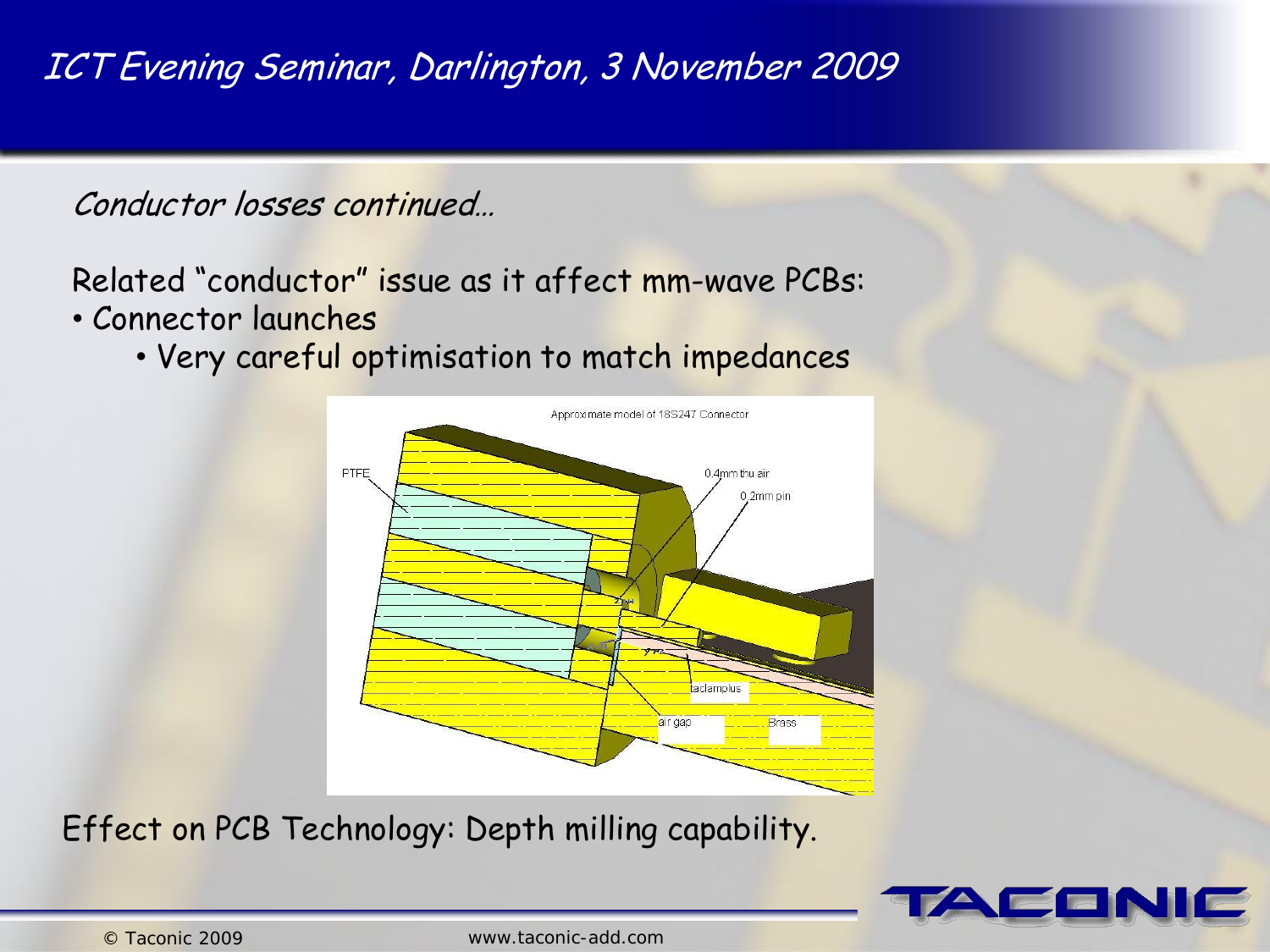HFSS Simulation of 50 Ohm Microstrip to Stripline Via Transition





Taconic TSM-30 dielectric, each of two sections is 0.38mm in height

- -1 oz Cu
- -Microstrip line-width is 0.91mm
- -Stripline line-width is 0.41mm
- -Via diameter is 0.4mm
- -Pad diameter is 0.91mm

**(H**igh **F**requency **S**tructural **S**imulator, Ansoft Corporation)



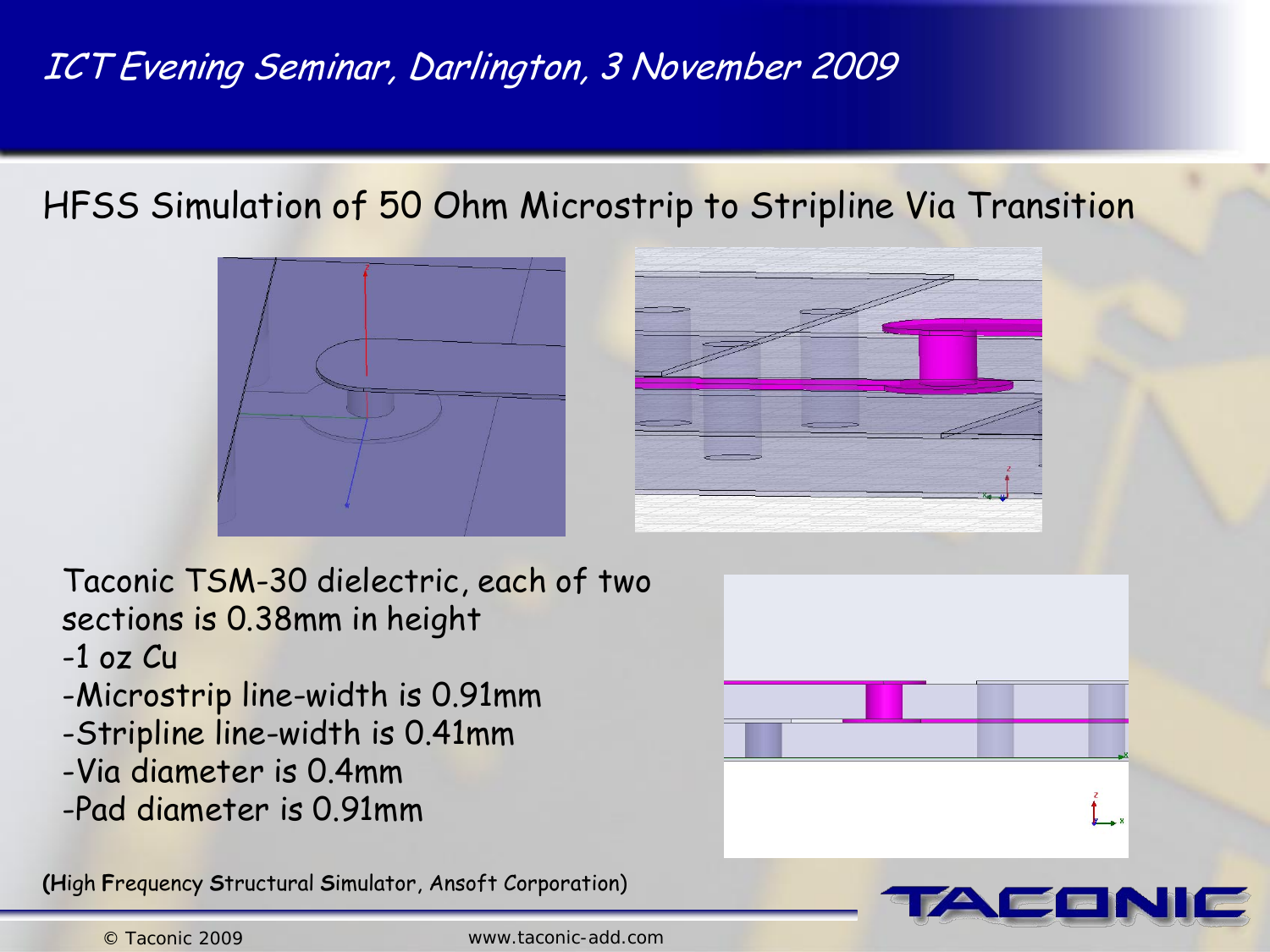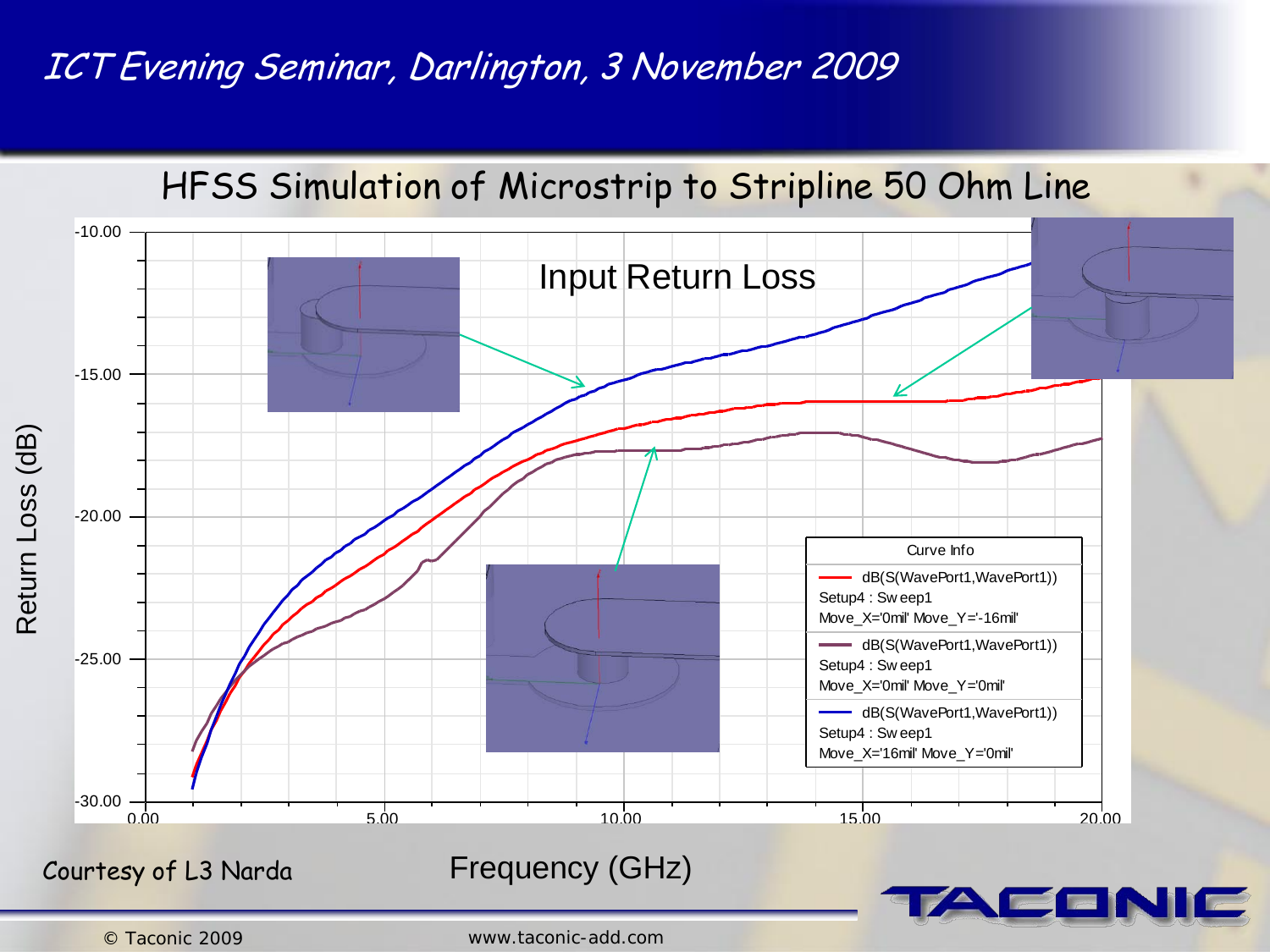#### **Dielectric Material losses**

It's generally accepted that low-loss materials are essential for signal integrity and signal propagation. Consider: